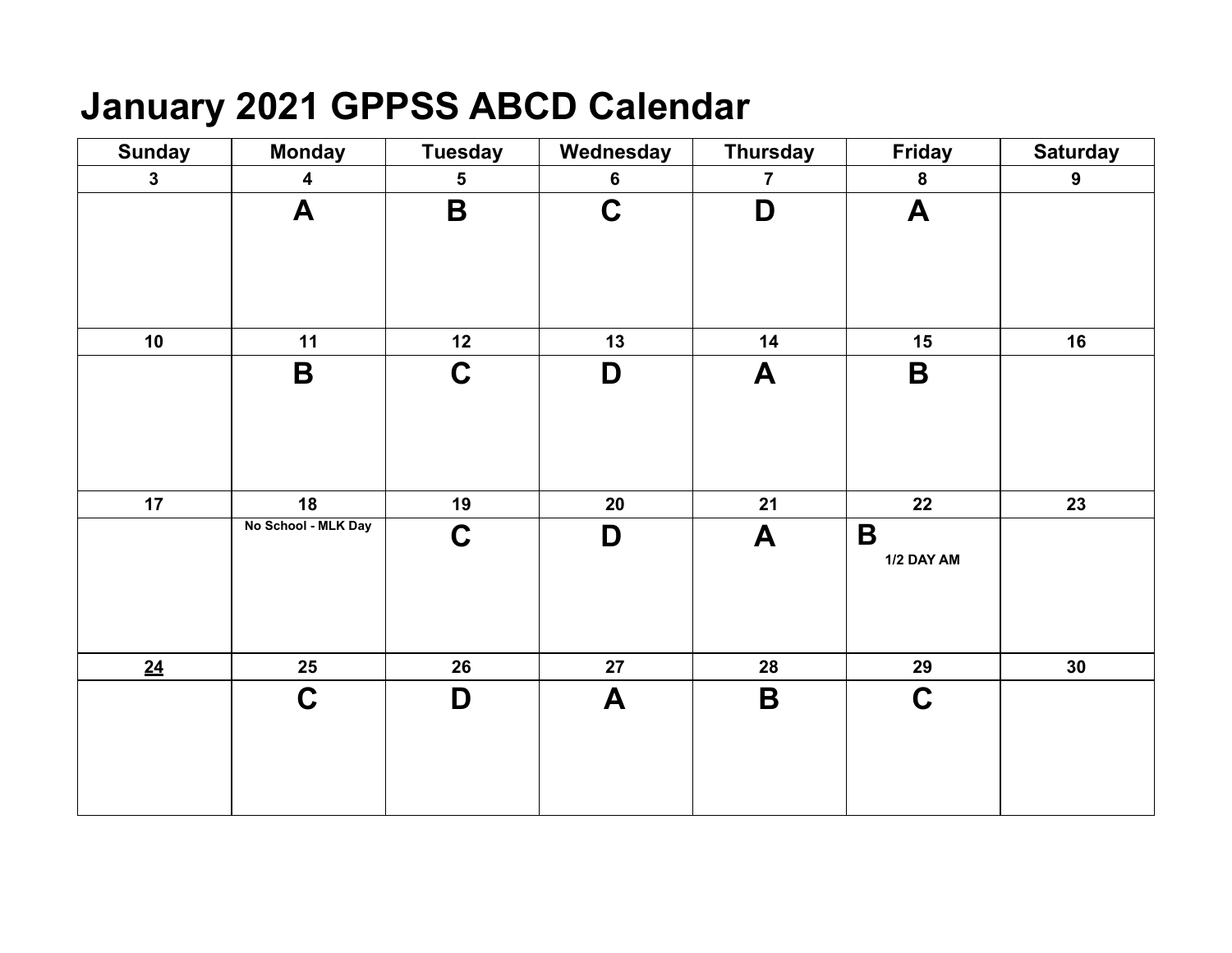# **February 2021 GPPSS ABCD Calendar**

| <b>Sunday</b>  | <b>Monday</b>                         | <b>Tuesday</b>   | Wednesday        | <b>Thursday</b>                  | <b>Friday</b>    | <b>Saturday</b> |
|----------------|---------------------------------------|------------------|------------------|----------------------------------|------------------|-----------------|
| 31             | 1                                     | $\mathbf{2}$     | $\mathbf{3}$     | $\overline{\mathbf{4}}$          | $\sqrt{5}$       | $\bf 6$         |
|                | D                                     | A                | B                | $\mathbf C$                      | D                |                 |
| $\overline{7}$ | 8                                     | $\overline{9}$   | 10               | 11                               | 12               | 13              |
|                | A                                     | $\mathbf B$      | $\mathbf C$      | D<br>1/2 DAY AM<br>(PM Specials) | A                |                 |
| 14             | 15                                    | 16               | 17               | 18                               | 19               | 20              |
|                | No School - Midwinter<br><b>Break</b> | <b>No School</b> | <b>No School</b> | <b>No School</b>                 | <b>No School</b> |                 |
| 21             | 22                                    | 23               | 24               | 25                               | 26               | 27              |
|                | $\mathbf B$                           | $\mathbf C$      | D                | A                                | B                |                 |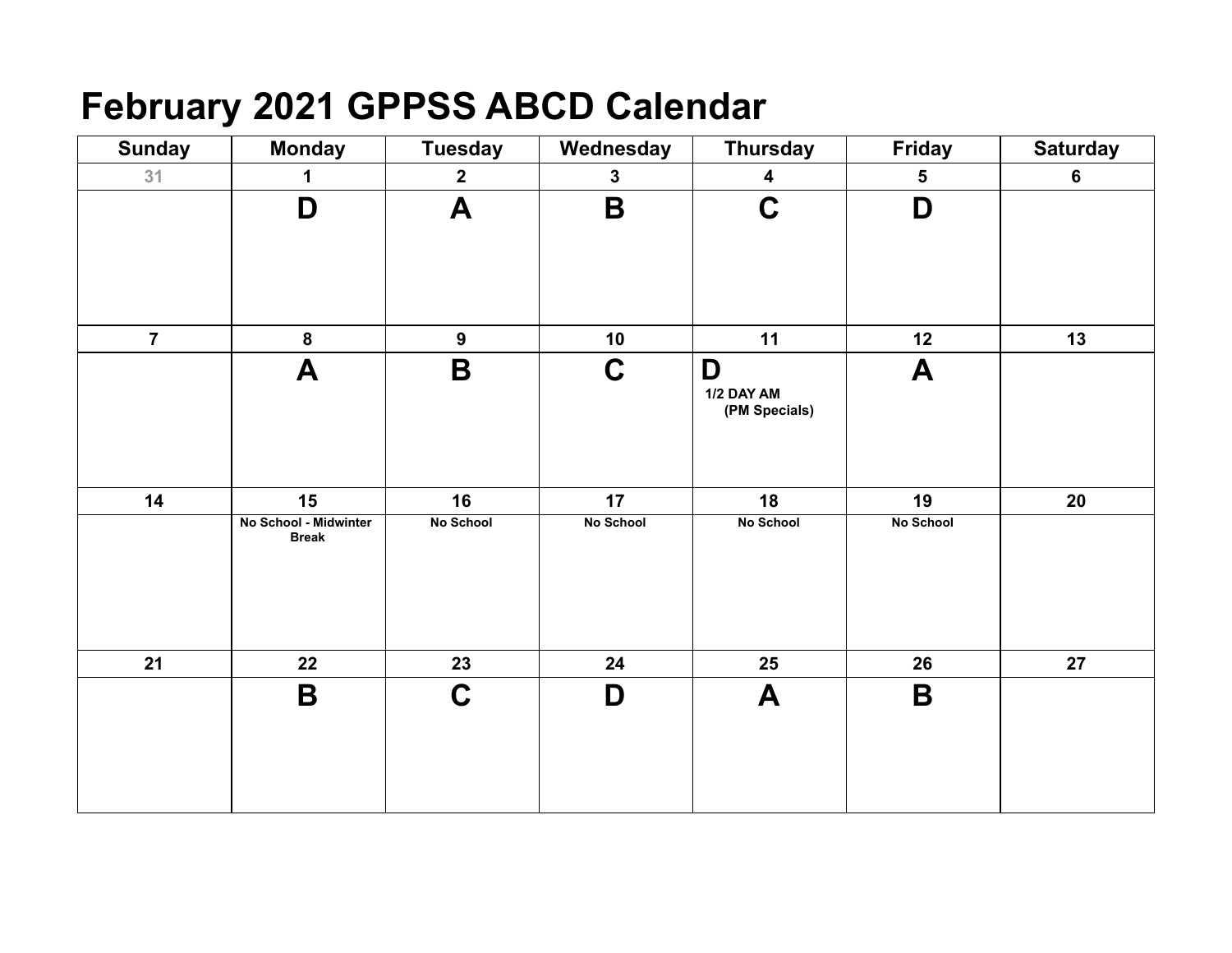### **March 2021 GPPSS ABCD Calendar**

| <b>Sunday</b>  | <b>Monday</b>                      | <b>Tuesday</b> | Wednesday   | <b>Thursday</b>                                    | Friday                                                   | <b>Saturday</b> |
|----------------|------------------------------------|----------------|-------------|----------------------------------------------------|----------------------------------------------------------|-----------------|
| 28             | $\mathbf 1$                        | $\mathbf{2}$   | $\mathbf 3$ | $\overline{\mathbf{4}}$                            | 5                                                        | $6\phantom{a}$  |
|                | $\mathbf C$                        | D              | A           | B<br>1/2 DAY AM<br>(AM Specials)<br>(revised 2/24) | $\mathbf C$<br>No School / Records<br>Day (revised 2/24) |                 |
| $\overline{7}$ | 8                                  | 9              | 10          | 11                                                 | 12                                                       | 13              |
|                | D                                  | A              | $\mathsf B$ | $\mathbf C$                                        | D                                                        |                 |
| 14             | 15                                 | 16             | 17          | 18                                                 | 19                                                       | 20              |
|                | A                                  | B              | $\mathbf C$ | D                                                  | $\blacktriangle$                                         |                 |
| 21             | 22                                 | 23             | 24          | 25                                                 | 26                                                       | 27              |
|                | B                                  | $\mathbf C$    | D           | A<br>1/2 DAY AM<br>(PM Specials)                   | $\mathbf B$<br>1/2 DAY AM<br>(AM Specials)               |                 |
| 28             | 29                                 | 30             | 31          | $\mathbf{1}$                                       | $\overline{2}$                                           | $\overline{3}$  |
|                | No School - Spring<br><b>Break</b> | No School      | No School   | No School                                          | No School                                                |                 |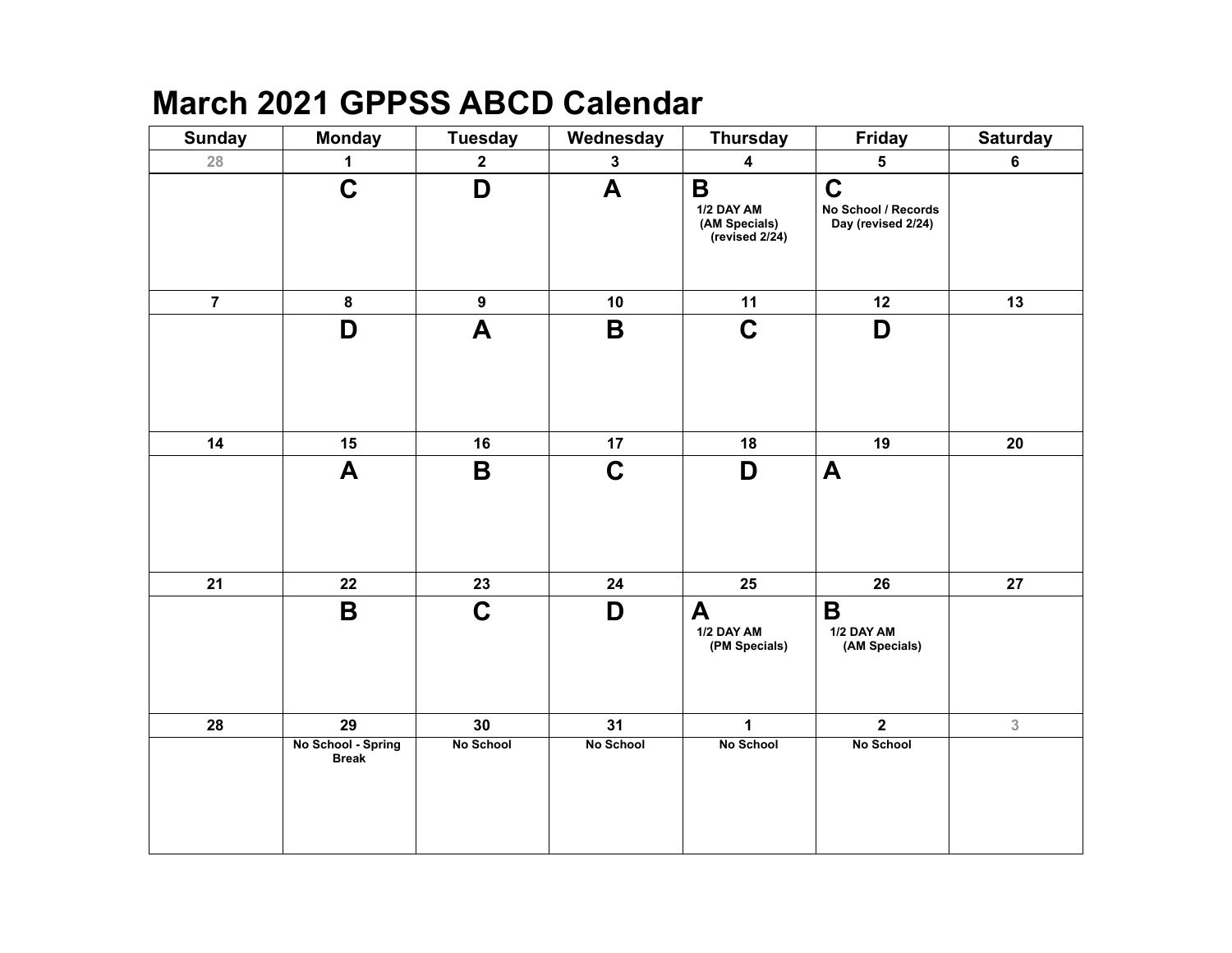## **April 2021 GPPSS ABCD Calendar**

| <b>Sunday</b>           | <b>Monday</b>             | <b>Tuesday</b>            | Wednesday          | <b>Thursday</b>  | <b>Friday</b>    | <b>Saturday</b> |
|-------------------------|---------------------------|---------------------------|--------------------|------------------|------------------|-----------------|
| 28                      | 29                        | 30                        | 31                 | $\mathbf{1}$     | $\mathbf{2}$     | $\mathbf{3}$    |
|                         |                           |                           |                    | No School        | No School        |                 |
|                         |                           |                           |                    |                  |                  |                 |
|                         |                           |                           |                    |                  |                  |                 |
|                         |                           |                           |                    |                  |                  |                 |
|                         |                           |                           |                    |                  |                  |                 |
| $\overline{\mathbf{4}}$ | $\overline{\mathbf{5}}$   | $6\phantom{1}$            | $\overline{7}$     | $\bf{8}$         | 9                | 10              |
|                         | $\overline{C}$            | D                         | $\boldsymbol{A}$   | $\mathsf B$      | $\mathbf C$      |                 |
|                         |                           |                           |                    |                  |                  |                 |
|                         |                           |                           |                    |                  |                  |                 |
|                         |                           |                           |                    |                  |                  |                 |
|                         |                           |                           |                    |                  |                  |                 |
| 11                      | 12                        | 13                        | 14                 | 15               | 16               | 17              |
|                         | D                         | $\boldsymbol{\mathsf{A}}$ | $\pmb{\mathsf{B}}$ | $\mathbf C$      | D                |                 |
|                         |                           |                           |                    |                  |                  |                 |
|                         |                           |                           |                    |                  |                  |                 |
|                         |                           |                           |                    |                  |                  |                 |
|                         |                           |                           |                    |                  |                  |                 |
| 18                      | 19                        | ${\bf 20}$                | 21                 | $22$             | 23               | 24              |
|                         | $\boldsymbol{\mathsf{A}}$ | $\pmb{\mathsf{B}}$        | $\mathbf C$        | D                | $\boldsymbol{A}$ |                 |
|                         |                           |                           |                    |                  |                  |                 |
|                         |                           |                           |                    |                  |                  |                 |
|                         |                           |                           |                    |                  |                  |                 |
|                         |                           |                           |                    |                  |                  |                 |
| 25                      | 26                        | ${\bf 27}$                | 28                 | 29               | 30               | $\mathbf{1}$    |
|                         | $\mathbf B$               | $\mathbf C$               | D                  | $\boldsymbol{A}$ | $\mathbf B$      |                 |
|                         |                           |                           |                    |                  |                  |                 |
|                         |                           |                           |                    |                  |                  |                 |
|                         |                           |                           |                    |                  |                  |                 |
|                         |                           |                           |                    |                  |                  |                 |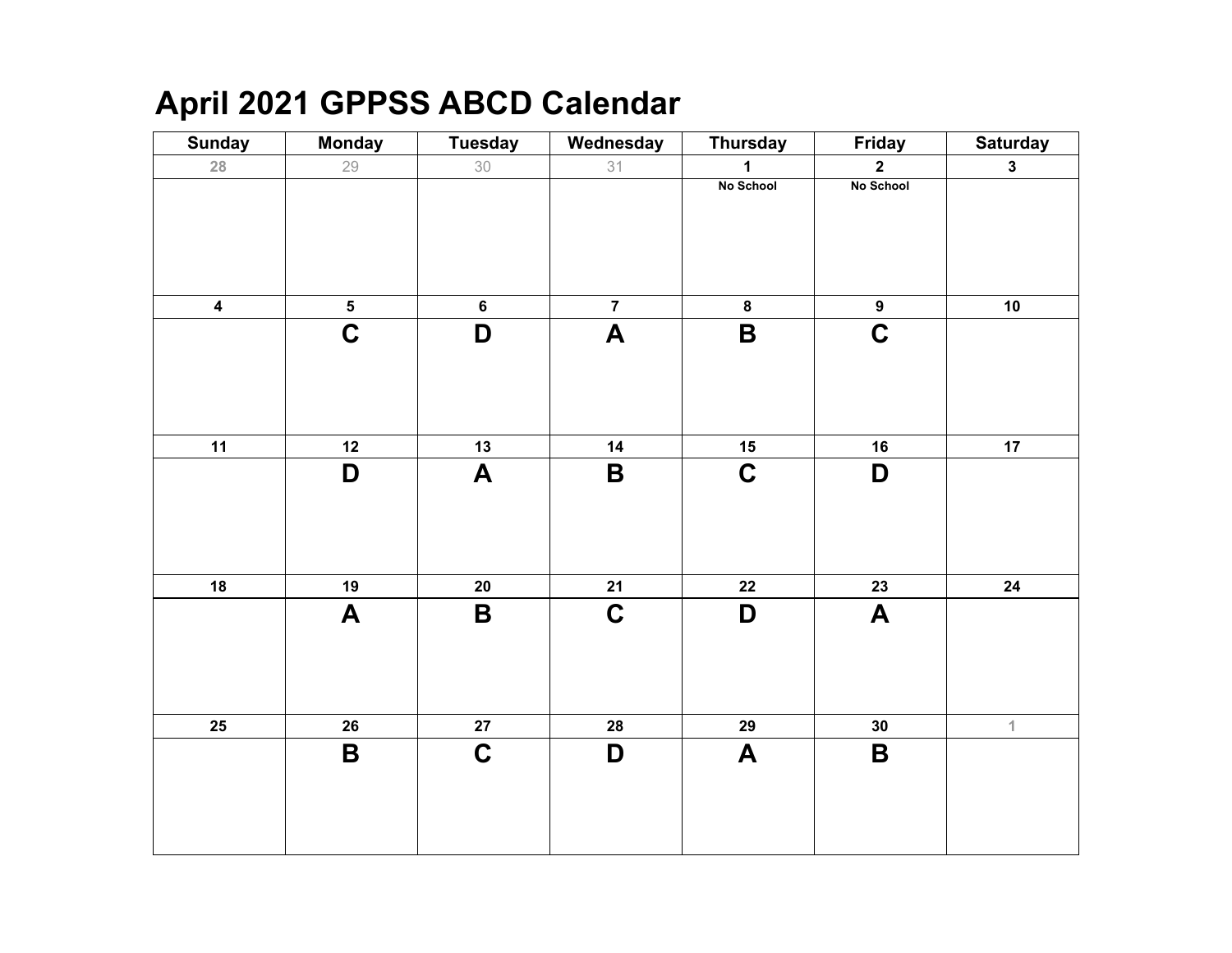### **May 2021 GPPSS ABCD Calendar**

| <b>Sunday</b>           | <b>Monday</b>    | <b>Tuesday</b>            | Wednesday               | <b>Thursday</b>         | Friday                  | <b>Saturday</b> |
|-------------------------|------------------|---------------------------|-------------------------|-------------------------|-------------------------|-----------------|
| $\overline{\mathbf{2}}$ | $\mathbf{3}$     | $\overline{4}$            | $5\phantom{.0}$         | $\bf 6$                 | $\overline{7}$          | $\bf{8}$        |
|                         | $\mathbf C$      | D                         | $\boldsymbol{A}$        | $\mathsf B$             | $\mathbf C$             |                 |
| $\boldsymbol{9}$        | 10               | 11                        | 12                      | 13                      | 14                      | 15              |
|                         | D                | $\boldsymbol{\mathsf{A}}$ | $\overline{\mathbf{B}}$ | $\mathbf C$             | D                       |                 |
| 16                      | 17               | 18                        | 19                      | 20                      | 21                      | 22              |
|                         | $\boldsymbol{A}$ | B                         | $\mathbf C$             | D                       | A                       |                 |
| $\overline{23}$         | 24               | $25\phantom{.0}$          | 26                      | 27                      | 28                      | 29              |
|                         | $\mathbf B$      | $\mathbf C$               | D                       | $\blacktriangle$        | B                       |                 |
| 30                      | 31               | $\overline{\mathbf{1}}$   | $\overline{2}$          | $\overline{\mathbf{3}}$ | $\overline{\mathbf{4}}$ | $\overline{5}$  |
|                         | No School        |                           |                         |                         |                         |                 |